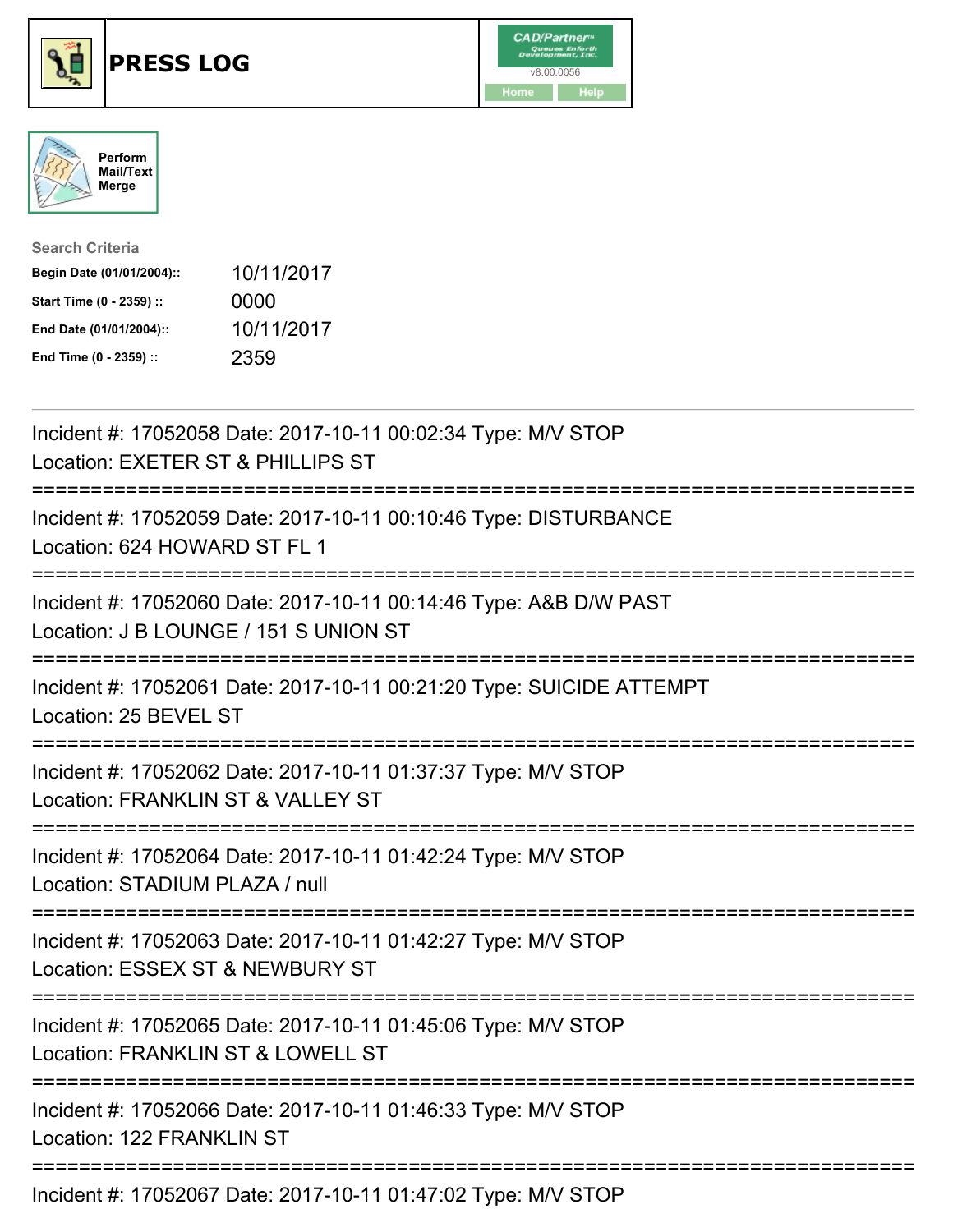Location: ESSEX ST & FRANKLIN ST =========================================================================== Incident #: 17052068 Date: 2017-10-11 01:52:37 Type: M/V STOP Location: BROADWAY & ESSEX ST =========================================================================== Incident #: 17052069 Date: 2017-10-11 01:53:13 Type: M/V STOP Location: BROADWAY & TREMONT ST =========================================================================== Incident #: 17052070 Date: 2017-10-11 01:54:02 Type: ALARM/BURG Location: LA FRUITERIA / 75 MANCHESTER ST =========================================================================== Incident #: 17052071 Date: 2017-10-11 01:54:43 Type: M/V STOP Location: ANDOVER ST & PHILLIPS ST =========================================================================== Incident #: 17052072 Date: 2017-10-11 02:00:22 Type: M/V STOP Location: AMES ST & WATER ST =========================================================================== Incident #: 17052073 Date: 2017-10-11 02:00:24 Type: M/V STOP Location: BROADWAY & MANCHESTER ST =========================================================================== Incident #: 17052074 Date: 2017-10-11 02:12:48 Type: M/V STOP Location: 5 HALLENAN AV =========================================================================== Incident #: 17052075 Date: 2017-10-11 02:23:12 Type: BUILDING CHK Location: 703 HAVERHILL ST =========================================================================== Incident #: 17052076 Date: 2017-10-11 02:23:32 Type: M/V STOP Location: AMESBURY ST & HAVFRHILL ST =========================================================================== Incident #: 17052077 Date: 2017-10-11 02:25:46 Type: BUILDING CHK Location: 678 HAVERHILL ST =========================================================================== Incident #: 17052078 Date: 2017-10-11 02:40:16 Type: M/V STOP Location: JACKSON CT & JACKSON ST =========================================================================== Incident #: 17052079 Date: 2017-10-11 02:43:29 Type: M/V STOP Location: 46 HUDSON AV =========================================================================== Incident #: 17052080 Date: 2017-10-11 02:56:02 Type: M/V STOP Location: ANDOVER ST & PARKER ST =========================================================================== Incident #: 17052081 Date: 2017-10-11 02:57:30 Type: M/V STOP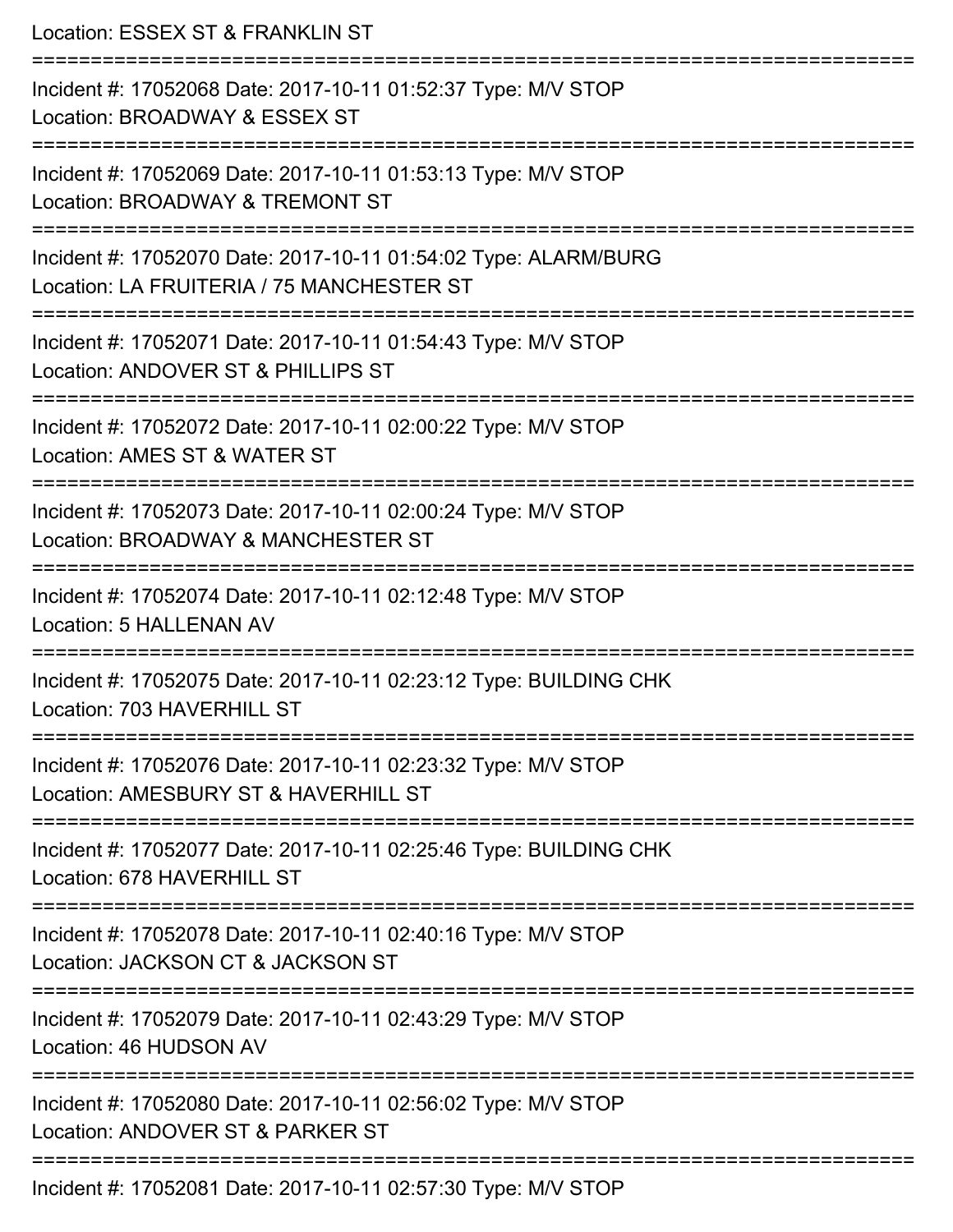| Incident #: 17052082 Date: 2017-10-11 02:59:05 Type: EXTRA SURVEIL<br>Location: 370 BROADWAY                                 |
|------------------------------------------------------------------------------------------------------------------------------|
| Incident #: 17052083 Date: 2017-10-11 03:23:35 Type: SHOTS FIRED<br><b>Location: 3 MARSHALLS WY</b>                          |
| Incident #: 17052084 Date: 2017-10-11 03:35:36 Type: M/V STOP<br>Location: BROADWAY & HOLLY                                  |
| Incident #: 17052085 Date: 2017-10-11 04:25:25 Type: DOMESTIC/PROG<br>Location: 76 SARATOGA ST FL 3                          |
| Incident #: 17052086 Date: 2017-10-11 04:39:44 Type: SUS PERS/MV<br>Location: 3 MARSHALLS WY #1 FL 1                         |
| =========================<br>Incident #: 17052087 Date: 2017-10-11 04:59:44 Type: MAL DAMAGE<br>Location: 14 MELROSE ST FL 1 |
| Incident #: 17052088 Date: 2017-10-11 05:08:37 Type: SUS PERS/MV<br>Location: TOW / CHESTER ST & CLIFTON ST                  |
| Incident #: 17052089 Date: 2017-10-11 05:44:51 Type: M/V STOP<br>Location: BOWDOIN ST                                        |
| Incident #: 17052090 Date: 2017-10-11 06:43:28 Type: AUTO ACC/PED<br>Location: TOW / MARSTON ST & PROSPECT ST                |
| Incident #: 17052091 Date: 2017-10-11 06:49:02 Type: GENERAL SERV<br>Location: 7 FALLON ST                                   |
| Incident #: 17052092 Date: 2017-10-11 07:05:20 Type: PARK & WALK<br>Location: 205 BROADWAY                                   |
| Incident #: 17052093 Date: 2017-10-11 07:17:21 Type: AUTO ACC/NO PI<br>Location: 351 HAMPSHIRE ST                            |
| Incident #: 17052094 Date: 2017-10-11 07:24:24 Type: M/V STOP<br>Location: S UNION ST & SALEM ST                             |
| Incident #: 17052095 Date: 2017-10-11 07:37:02 Type: SUS PERS/MV                                                             |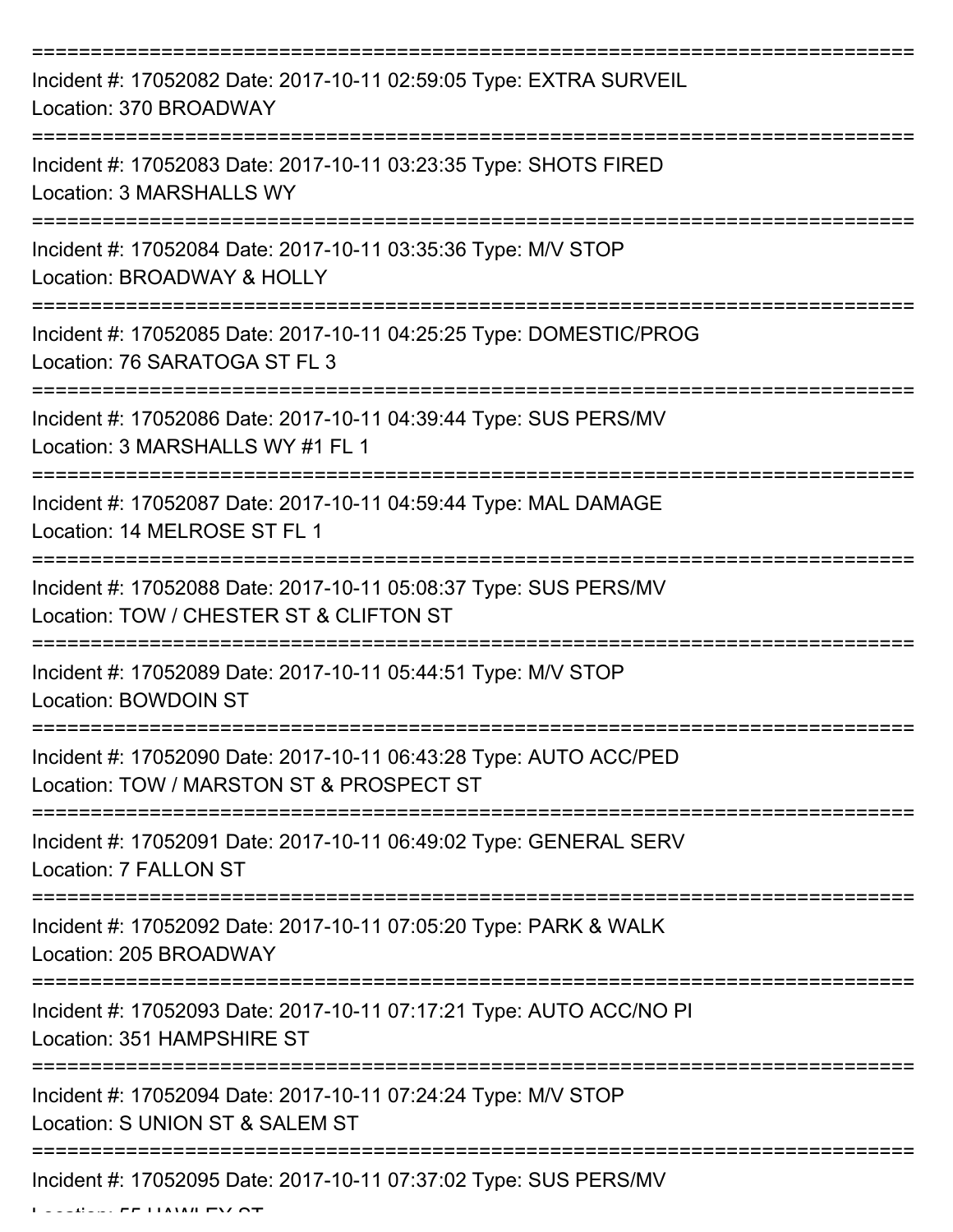| Incident #: 17052096 Date: 2017-10-11 07:44:08 Type: NEIGHBOR PROB<br><b>Location: 27 FAIRMONT ST</b>                   |
|-------------------------------------------------------------------------------------------------------------------------|
| Incident #: 17052097 Date: 2017-10-11 07:48:49 Type: M/V STOP<br>Location: S BROADWAY & SHATTUCK ST                     |
| Incident #: 17052098 Date: 2017-10-11 07:50:32 Type: STOL/MV/PAS<br>Location: 290 HOWARD ST                             |
| Incident #: 17052099 Date: 2017-10-11 07:53:08 Type: M/V STOP<br>Location: MERRIMACK ST & S UNION ST                    |
| Incident #: 17052100 Date: 2017-10-11 08:08:58 Type: SUS PERS/MV<br>Location: BROADWAY & TREMONT ST                     |
| Incident #: 17052101 Date: 2017-10-11 08:13:31 Type: SUS PERS/MV<br>Location: HAVERHILL ST & WEST ST                    |
| Incident #: 17052102 Date: 2017-10-11 08:19:50 Type: STOL/MV/PAS<br>Location: 16 CAMPO SECO ST                          |
| ===========<br>Incident #: 17052103 Date: 2017-10-11 08:41:57 Type: MEDIC SUPPORT<br>Location: 16 BEACON ST #12         |
| Incident #: 17052104 Date: 2017-10-11 08:42:18 Type: DISTURBANCE<br>Location: 252 S BROADWAY FL 2 FRONT                 |
| Incident #: 17052105 Date: 2017-10-11 08:56:46 Type: MAL DAMAGE<br>Location: 606 LOWELL ST                              |
| Incident #: 17052106 Date: 2017-10-11 08:58:39 Type: MEDIC SUPPORT<br>Location: RIVERSIDE HOUSE OF PIZZA / 8 S BROADWAY |
| Incident #: 17052107 Date: 2017-10-11 09:00:03 Type: ALARMS<br>Location: WENDYS / 55 HAMPSHIRE ST                       |
| Incident #: 17052108 Date: 2017-10-11 09:09:16 Type: TOW OF M/V<br>Location: TRESPASS / 270 CANAL ST                    |
| Incident #: 17052109 Date: 2017-10-11 09:12:33 Type: DISTURBANCE                                                        |

Location: 52 BDANEODN ST #DM2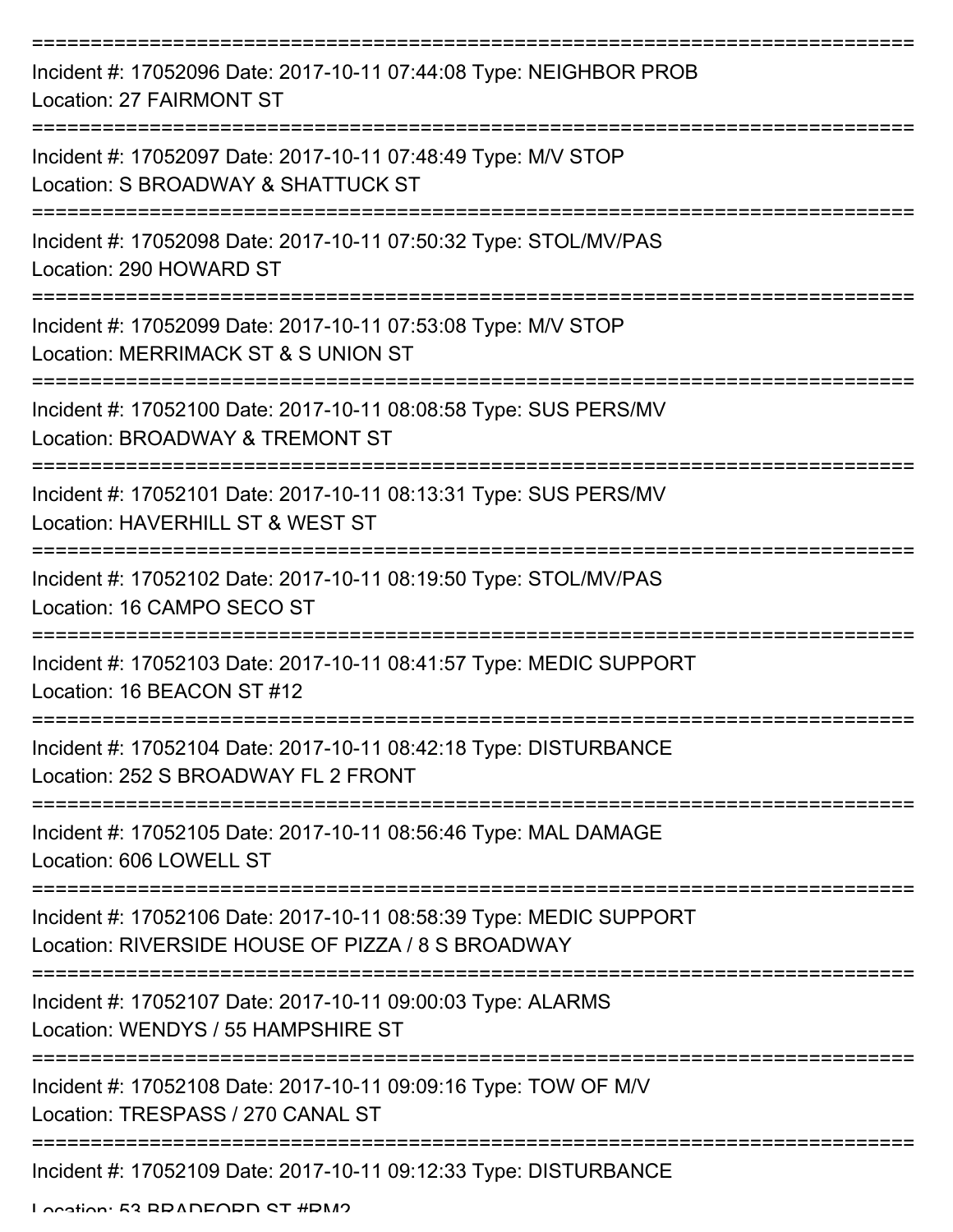| Incident #: 17052110 Date: 2017-10-11 09:25:05 Type: NOTIFICATION<br>Location: 2 CANTON ST                    |
|---------------------------------------------------------------------------------------------------------------|
| Incident #: 17052111 Date: 2017-10-11 09:59:38 Type: TOW OF M/V<br>Location: TRESPASS MCDONALDS / 50 BROADWAY |
| Incident #: 17052112 Date: 2017-10-11 10:08:23 Type: PARK & WALK<br>Location: BRADFORD ST & BROADWAY          |
| Incident #: 17052113 Date: 2017-10-11 10:20:15 Type: WARRANT SERVE<br>Location: ANCHOR AUTO / 140 WEST ST     |
| Incident #: 17052114 Date: 2017-10-11 10:21:11 Type: SEX OFF. PAST<br>Location: 45 WOODLAND ST                |
| Incident #: 17052115 Date: 2017-10-11 10:35:36 Type: ALARMS<br>Location: LAS PALMAS RESTURANT / 445 ESSEX ST  |
| Incident #: 17052116 Date: 2017-10-11 10:44:10 Type: INVEST CONT<br><b>Location: EVERETT ST</b>               |
| Incident #: 17052117 Date: 2017-10-11 10:48:56 Type: ASSIST FIRE<br>Location: HAVERHILL ST & NEWBURY ST       |
| Incident #: 17052119 Date: 2017-10-11 10:52:01 Type: MEDIC SUPPORT<br>Location: OASIS / 120 BROADWAY          |
| Incident #: 17052118 Date: 2017-10-11 10:52:35 Type: M/V STOP<br>Location: 73 SALEM ST                        |
| Incident #: 17052120 Date: 2017-10-11 11:08:07 Type: INVEST CONT<br>Location: METHUEN HIGH SCHOOL / null      |
| Incident #: 17052122 Date: 2017-10-11 11:13:56 Type: M/V STOP<br>Location: 34 S BROADWAY                      |
| Incident #: 17052121 Date: 2017-10-11 11:15:30 Type: AUTO ACC/NO PI<br>Location: HAVERHILL ST & PROSPECT ST   |
| Incident #: 17052123 Date: 2017-10-11 11:17:16 Type: M/V STOP<br>Location: EALLO DDIDOE / pull                |

Location: FALLS BRIDGE / null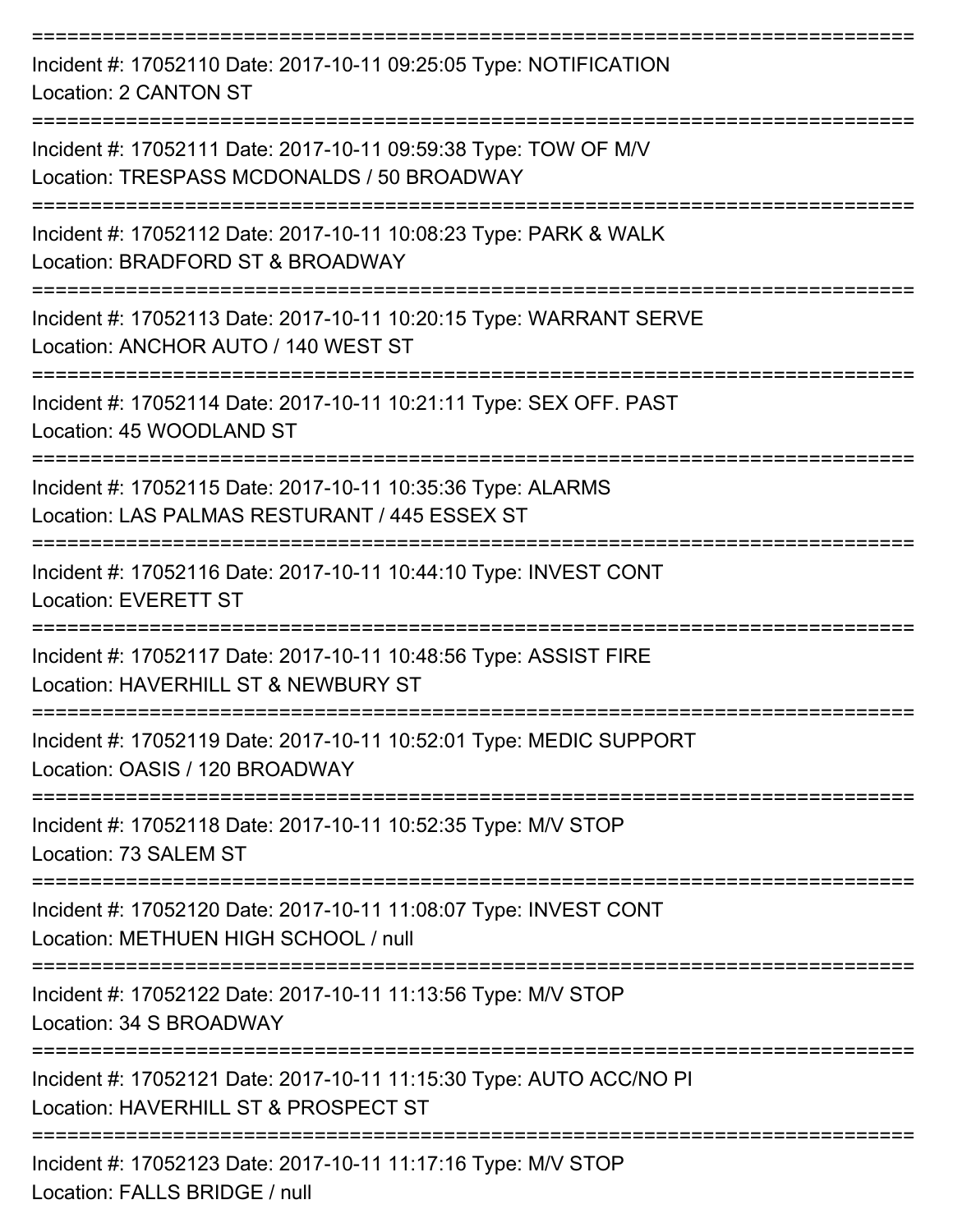| Incident #: 17052124 Date: 2017-10-11 11:29:13 Type: SUS PERS/MV<br>Location: 700 ESSEX ST                                                                           |
|----------------------------------------------------------------------------------------------------------------------------------------------------------------------|
| :===========================<br>Incident #: 17052125 Date: 2017-10-11 11:38:12 Type: ANIMAL COMPL<br>Location: 20 EATON ST                                           |
| Incident #: 17052127 Date: 2017-10-11 11:42:06 Type: DRUG VIO<br>Location: 198 BRUCE ST                                                                              |
| =================================<br>===================================<br>Incident #: 17052126 Date: 2017-10-11 11:44:03 Type: M/V STOP<br>Location: 21 HANCOCK ST |
| Incident #: 17052128 Date: 2017-10-11 11:45:03 Type: MEDIC SUPPORT<br>Location: 48 CROSBY ST FL 1<br>=============================                                   |
| Incident #: 17052129 Date: 2017-10-11 11:59:26 Type: M/V STOP<br>Location: COMMON ST & HAMPSHIRE ST                                                                  |
| Incident #: 17052130 Date: 2017-10-11 11:59:53 Type: SUS PERS/MV<br>Location: 64 TEWKSBURY ST                                                                        |
| Incident #: 17052131 Date: 2017-10-11 12:26:59 Type: KEEP PEACE<br>Location: 10 JASPER ST                                                                            |
| Incident #: 17052132 Date: 2017-10-11 12:31:06 Type: SUS PERS/MV<br>Location: COLONY FOODS, INC / 439 HAVERHILL ST                                                   |
| Incident #: 17052133 Date: 2017-10-11 12:33:33 Type: M/V STOP<br>Location: AMESBURY ST & LOWELL ST                                                                   |
| Incident #: 17052134 Date: 2017-10-11 12:39:39 Type: M/V STOP<br>Location: BERKELEY ST & BRUCE ST                                                                    |
| Incident #: 17052135 Date: 2017-10-11 12:47:49 Type: SUS PERS/MV<br>Location: U-HAUL RENTAL / 375 BROADWAY                                                           |
| Incident #: 17052136 Date: 2017-10-11 12:55:15 Type: SUS PERS/MV<br>Location: 57 DORCHESTER ST                                                                       |
| Incident #: 17052137 Date: 2017-10-11 13:12:51 Type: INVEST CONT<br>Location: LAWRENCE HIGH SCHOOL / 70 N PARISH RD                                                  |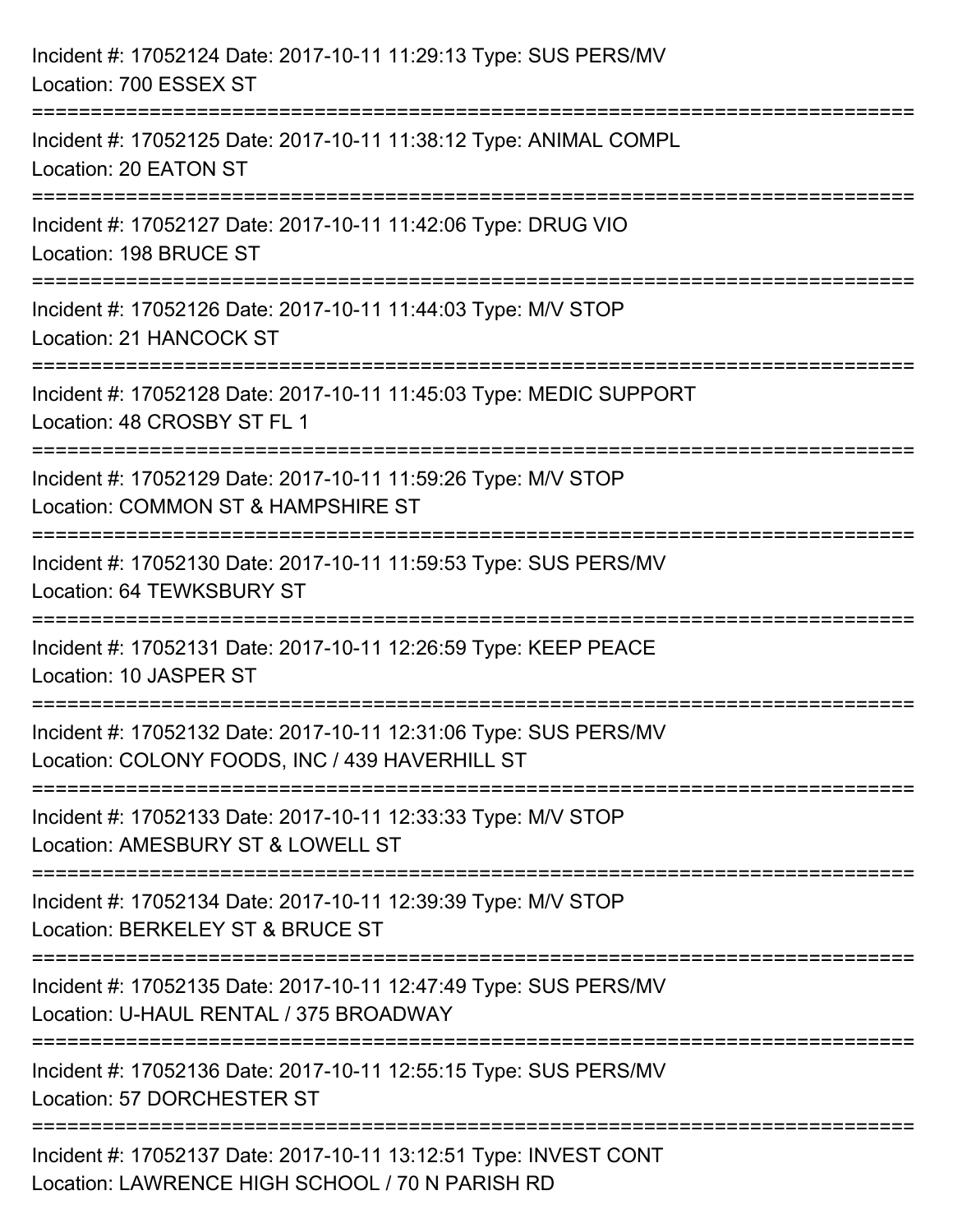| Incident #: 17052138 Date: 2017-10-11 13:17:20 Type: INVEST CONT<br>Location: 210 MERRIMACK                                                         |
|-----------------------------------------------------------------------------------------------------------------------------------------------------|
| Incident #: 17052139 Date: 2017-10-11 13:20:16 Type: M/V STOP<br>Location: BURGER KING / 187 BROADWAY                                               |
| Incident #: 17052140 Date: 2017-10-11 13:27:17 Type: CK WELL BEING<br>Location: 231 WATER ST<br>:=============================                      |
| Incident #: 17052141 Date: 2017-10-11 13:30:58 Type: TRESPASSING<br>Location: DISCOUNT LIQUORS / 103 BROADWAY                                       |
| Incident #: 17052142 Date: 2017-10-11 13:32:44 Type: M/V STOP<br>Location: BURGER KING / 187 BROADWAY                                               |
| Incident #: 17052143 Date: 2017-10-11 13:45:07 Type: GENERAL SERV<br>Location: DMH / 210 MERRIMACK ST                                               |
| Incident #: 17052144 Date: 2017-10-11 13:45:49 Type: DISTURBANCE<br>Location: 45 S CANAL ST FL 1STFL<br>=======================<br>================ |
| Incident #: 17052145 Date: 2017-10-11 13:51:45 Type: M/V STOP<br>Location: 178 LAWRENCE ST                                                          |
| Incident #: 17052146 Date: 2017-10-11 13:56:54 Type: ALARMS<br>Location: CARACOGLIA RESD / 343 S BROADWAY                                           |
| Incident #: 17052147 Date: 2017-10-11 13:59:49 Type: RECOV/STOL/MV<br>Location: 231 WATER ST                                                        |
| Incident #: 17052148 Date: 2017-10-11 14:07:26 Type: LOST PROPERTY<br>Location: 198 ESSEX ST #507                                                   |
| Incident #: 17052149 Date: 2017-10-11 14:10:57 Type: INVESTIGATION<br>Location: 354 MERRIMACK ST #304                                               |
| Incident #: 17052150 Date: 2017-10-11 14:14:53 Type: MAL DAMAGE<br>Location: 110 WACHUSETTS AV                                                      |
| Incident #: 17052152 Date: 2017-10-11 14:20:10 Type: FRAUD<br>Location: 29 BASSWOOD ST                                                              |

===========================================================================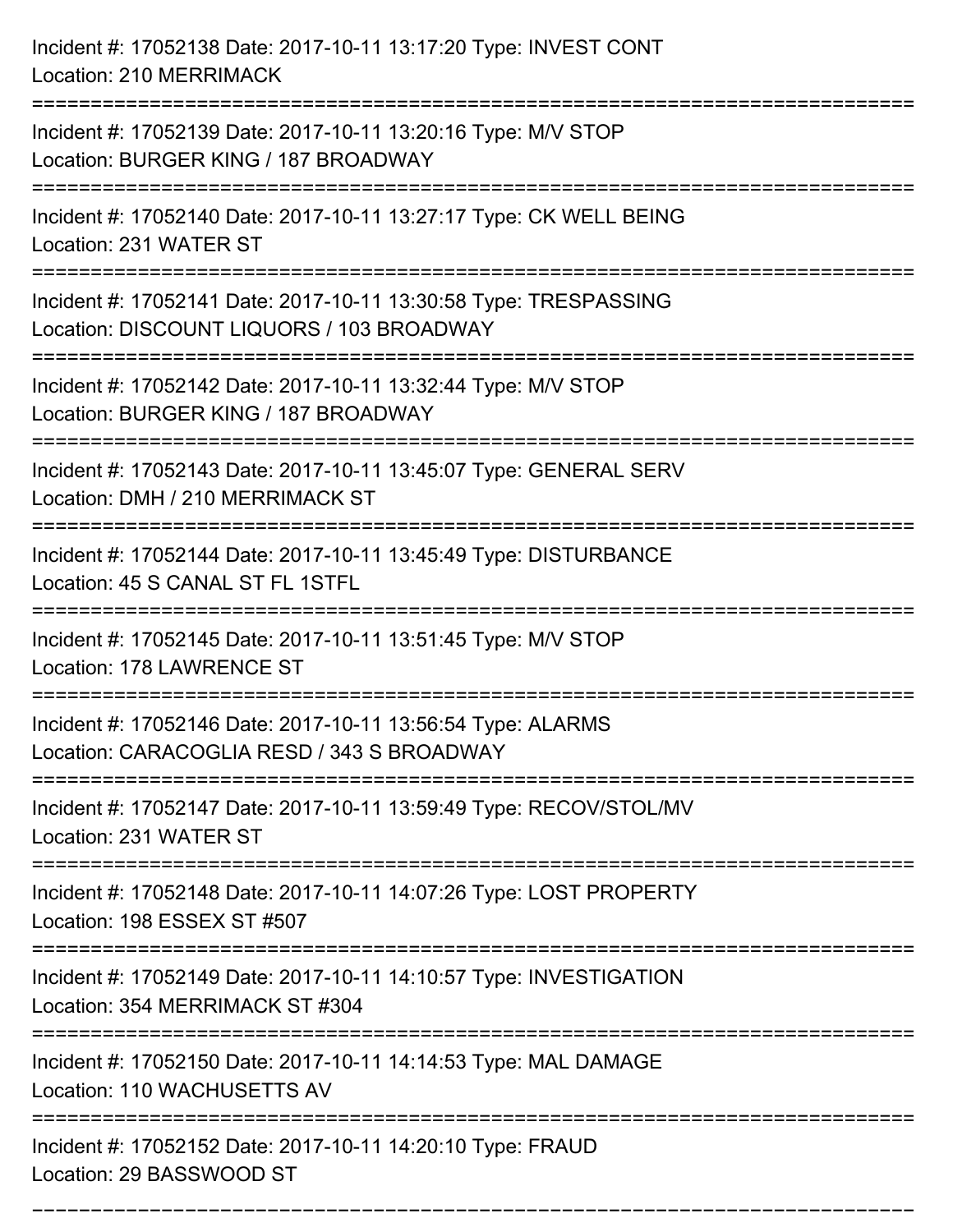| ;=======================<br>:========== | Incident #: 17052151 Date: 2017-10-11 14:22:42 Type: SUS PERS/MV<br>Location: WENDY'S / 99 WINTHROP AV<br>:===================== |
|-----------------------------------------|----------------------------------------------------------------------------------------------------------------------------------|
|                                         | Incident #: 17052153 Date: 2017-10-11 14:43:32 Type: COURT DOC SERVE<br>Location: LGH / 1 GENERAL ST                             |
|                                         | Incident #: 17052154 Date: 2017-10-11 14:50:52 Type: SUS PERS/MV<br>Location: CANTON ST & PROSPECT ST                            |
|                                         | Incident #: 17052155 Date: 2017-10-11 14:54:48 Type: A&B PROG<br>Location: DUNKIN DONUTS / 581 ANDOVER ST                        |
|                                         | Incident #: 17052156 Date: 2017-10-11 14:56:47 Type: 209A/VIOLATION<br>Location: PARTHUM SCHOOL / 255 E HAVERHILL ST             |
|                                         | Incident #: 17052157 Date: 2017-10-11 14:58:58 Type: GENERAL SERV<br>Location: FENTON JUDICIAL / null                            |
|                                         | Incident #: 17052158 Date: 2017-10-11 15:03:41 Type: ANIMAL COMPL<br>Location: 159 PARK ST FL 2                                  |
|                                         | Incident #: 17052160 Date: 2017-10-11 15:04:55 Type: GENERAL SERV<br>Location: STORROW PARK / 50 HIGH ST                         |
|                                         | Incident #: 17052159 Date: 2017-10-11 15:05:13 Type: SUS PERS/MV<br>Location: 1 HOLT ST                                          |
|                                         | Incident #: 17052161 Date: 2017-10-11 15:06:25 Type: OUTSIDE WORK<br>Location: TOW / 131 LEXINGTON ST                            |
|                                         | Incident #: 17052162 Date: 2017-10-11 15:12:02 Type: VIO 209A<br>Location: 24 EXETER ST                                          |
|                                         | Incident #: 17052163 Date: 2017-10-11 15:14:13 Type: SUS PERS/MV<br><b>Location: FALLS BRIDGE</b>                                |
|                                         | Incident #: 17052164 Date: 2017-10-11 15:18:23 Type: STOLEN PROP<br>Location: 67 WEST ST                                         |
|                                         | Incident #: 17052165 Date: 2017-10-11 15:25:20 Type: SUS PERS/MV<br>Location: BROOKFIELD ST & LENOX ST                           |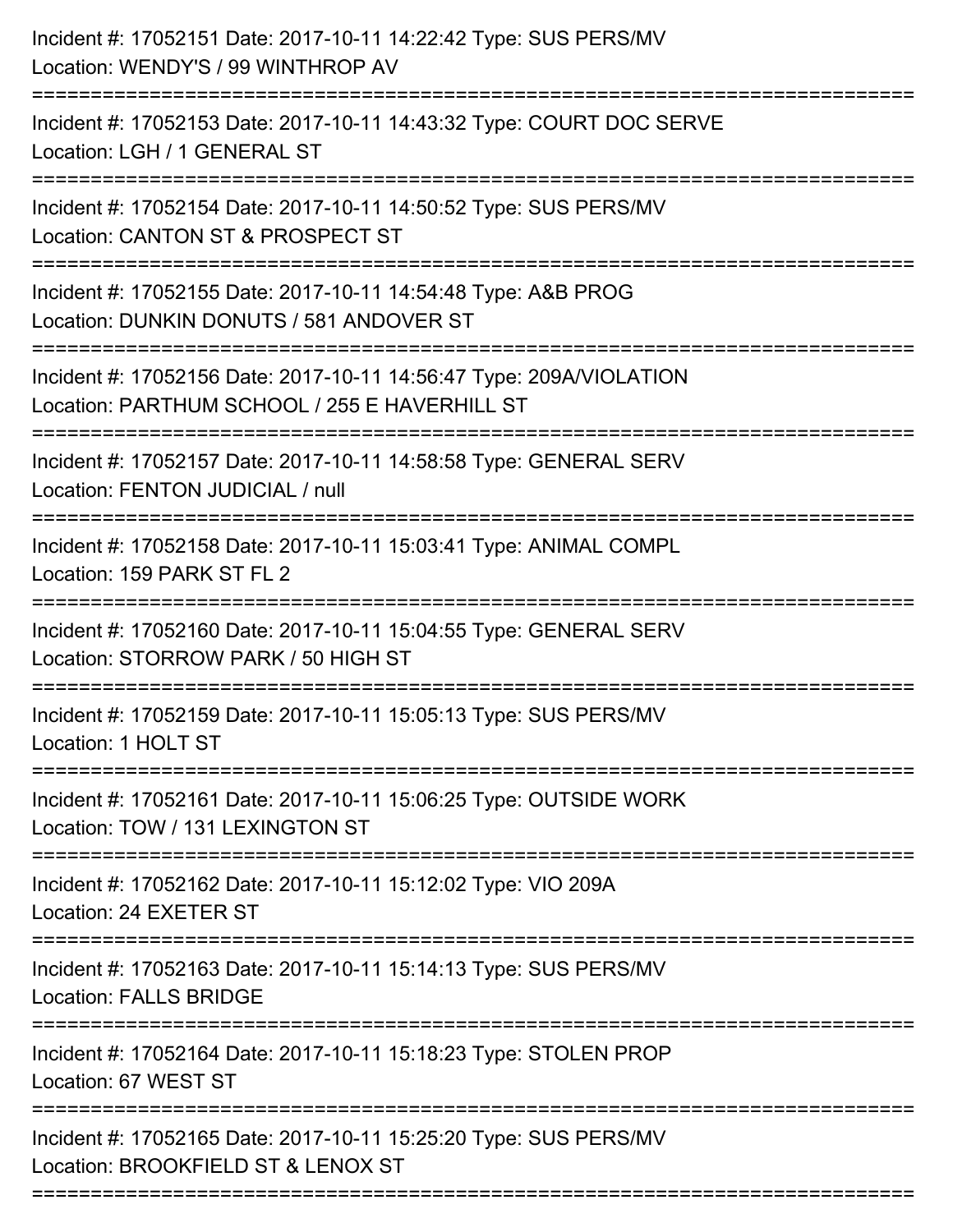Location: HAMPSHIRE ST & LEBANON ST =========================================================================== Incident #: 17052167 Date: 2017-10-11 15:42:05 Type: SUS PERS/MV Location: FLORAL ST & JASPER ST =========================================================================== Incident #: 17052169 Date: 2017-10-11 15:48:42 Type: DISTURBANCE Location: 31 MAGINNIS AV #17 =========================================================================== Incident #: 17052168 Date: 2017-10-11 15:49:16 Type: FIGHT Location: BROADWAY & ESSEX ST =========================================================================== Incident #: 17052170 Date: 2017-10-11 15:49:44 Type: ALARM/HOLD Location: CAP / 7 BROADWAY =========================================================================== Incident #: 17052171 Date: 2017-10-11 15:50:54 Type: AUTO ACC/NO PI Location: AVON ST & LAWRENCE ST =========================================================================== Incident #: 17052174 Date: 2017-10-11 15:54:51 Type: SUS PERS/MV Location: BUSWELL ST & EUTAW ST =========================================================================== Incident #: 17052172 Date: 2017-10-11 15:55:35 Type: INVEST CONT Location: 490 HAMPSHIRE ST #415 =========================================================================== Incident #: 17052173 Date: 2017-10-11 15:55:36 Type: AUTO ACC/NO PI Location: 185 S BROADWAY =========================================================================== Incident #: 17052175 Date: 2017-10-11 15:56:04 Type: HIT & RUN M/V Location: 700 ESSEX ST =========================================================================== Incident #: 17052176 Date: 2017-10-11 15:58:24 Type: UNWANTEDGUEST Location: 21 E HAVERHILL ST =========================================================================== Incident #: 17052177 Date: 2017-10-11 16:07:40 Type: M/V STOP Location: TOW / BROADWAY & LOWELL ST =========================================================================== Incident #: 17052178 Date: 2017-10-11 16:09:49 Type: M/V STOP Location: CANAL ST & LAWRENCE ST =========================================================================== Incident #: 17052179 Date: 2017-10-11 16:12:32 Type: M/V STOP Location: HAMPSHIRE ST & LOWELL ST ===========================================================================

Incident #: 17052180 Date: 2017 10 11 16:16:16:1705 Type: LIC PLATE STOR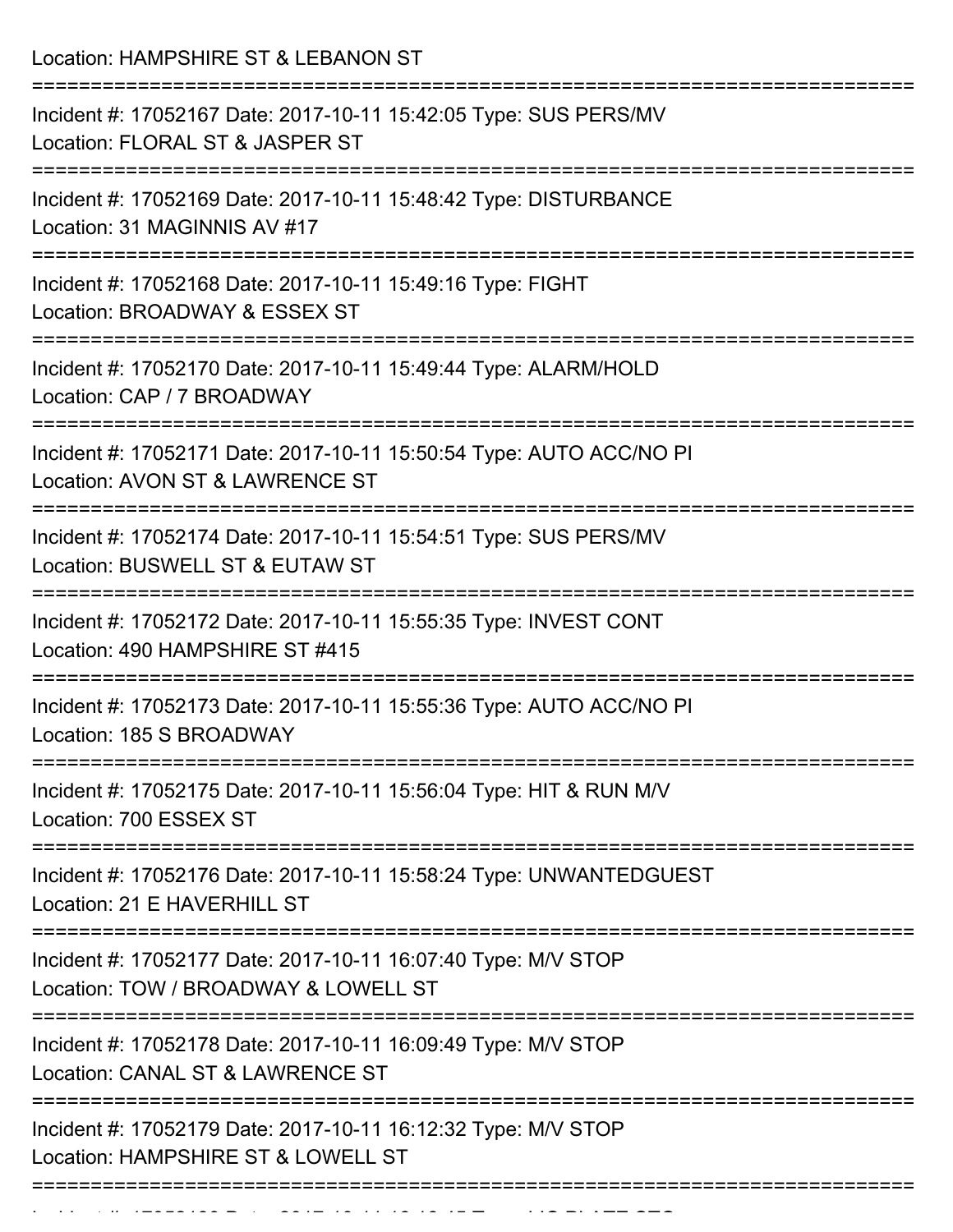| Location: 1027 ESSEX ST #ST                                                                                                                                |
|------------------------------------------------------------------------------------------------------------------------------------------------------------|
| Incident #: 17052181 Date: 2017-10-11 16:25:44 Type: 209A/SERVE<br>Location: 40 SUMMER ST<br>:=================================                            |
| Incident #: 17052182 Date: 2017-10-11 16:31:10 Type: 209A/SERVE<br>Location: 109 GARDEN ST                                                                 |
| Incident #: 17052183 Date: 2017-10-11 16:41:15 Type: 209A/SERVE<br>Location: 310 HOWARD ST                                                                 |
| Incident #: 17052184 Date: 2017-10-11 16:45:38 Type: 209A/SERVE<br>Location: 322 HIGH ST                                                                   |
| Incident #: 17052185 Date: 2017-10-11 16:49:21 Type: M/V STOP<br>Location: CANAL ST & MARSTON ST                                                           |
| Incident #: 17052186 Date: 2017-10-11 16:51:30 Type: M/V STOP<br>Location: ESSEX ST & NEWBURY ST                                                           |
| Incident #: 17052187 Date: 2017-10-11 16:53:23 Type: KEEP PEACE<br>Location: 31 MAGINNIS AV                                                                |
| Incident #: 17052188 Date: 2017-10-11 16:54:37 Type: 209A/SERVE<br>Location: 8 CORNISH<br>=====================================<br>======================= |
| Incident #: 17052189 Date: 2017-10-11 16:58:51 Type: INVEST CONT<br>Location: 110 WACHUSETTS AV                                                            |
| Incident #: 17052190 Date: 2017-10-11 17:01:50 Type: 209A/SERVE<br>Location: 53 BERKLEY                                                                    |
| Incident #: 17052191 Date: 2017-10-11 17:07:27 Type: 209A/SERVE<br>Location: 64 AVON ST                                                                    |
| Incident #: 17052192 Date: 2017-10-11 17:07:53 Type: M/V STOP<br>Location: BOXFORD ST & S UNION ST                                                         |
| Incident #: 17052193 Date: 2017-10-11 17:10:49 Type: INVEST CONT<br>Location: 151 S UNION ST                                                               |
|                                                                                                                                                            |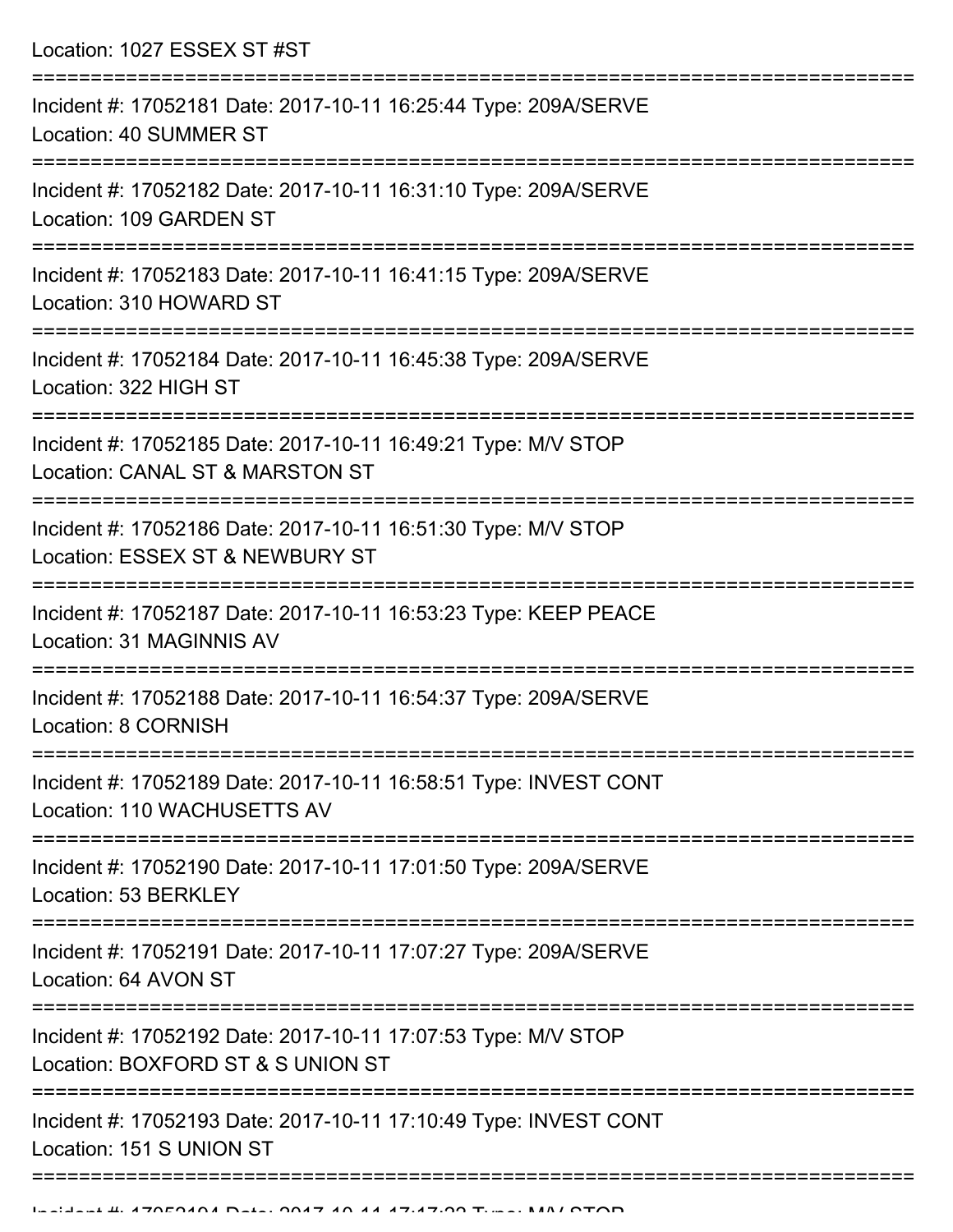| Location: CAMBRIDGE ST & FOSTER ST<br>=================<br>-----------------------------              |
|-------------------------------------------------------------------------------------------------------|
| Incident #: 17052195 Date: 2017-10-11 17:25:17 Type: M/V STOP<br>Location: CAMBRIDGE ST & WINTHROP AV |
| Incident #: 17052196 Date: 2017-10-11 17:30:25 Type: MEDIC SUPPORT<br>Location: 43 MAY ST FL 1        |
| Incident #: 17052197 Date: 2017-10-11 17:32:16 Type: M/V STOP<br>Location: 190 JACKSON ST             |
| Incident #: 17052198 Date: 2017-10-11 17:32:45 Type: 209A/SERVE<br>Location: 170 PARK ST              |
| Incident #: 17052199 Date: 2017-10-11 17:33:34 Type: M/V STOP<br>Location: 190 JACKSON ST             |
| Incident #: 17052200 Date: 2017-10-11 17:37:18 Type: M/V STOP<br>Location: CAMBRIDGE ST & S UNION ST  |
| Incident #: 17052201 Date: 2017-10-11 17:39:28 Type: 209A/SERVE<br>Location: 83 CROSS ST              |
| Incident #: 17052202 Date: 2017-10-11 17:40:42 Type: MV/BLOCKING<br>Location: 1 COPLEY ST             |
| Incident #: 17052203 Date: 2017-10-11 17:43:39 Type: INVEST CONT<br>Location: 30 OSGOOD ST            |
| Incident #: 17052204 Date: 2017-10-11 17:44:20 Type: M/V STOP<br>Location: BROADWAY                   |
| Incident #: 17052205 Date: 2017-10-11 17:47:08 Type: M/V STOP<br>Location: BOXFORD ST & WINTHROP AV   |
| Incident #: 17052206 Date: 2017-10-11 17:53:55 Type: 209A/SERVE<br>Location: 99 RAILROAD ST           |
| Incident #: 17052207 Date: 2017-10-11 17:56:24 Type: 911 HANG UP<br>Location: 12 BOSTON ST            |
| $Inoidont #: 470E9900 \text{ Dato}$ : $9047.40.44.47:ER:EO Tuno: MAY CTON$                            |

Incident #: 17052208 Date: 2017-10-11 17:56:58 Type: M/V STOP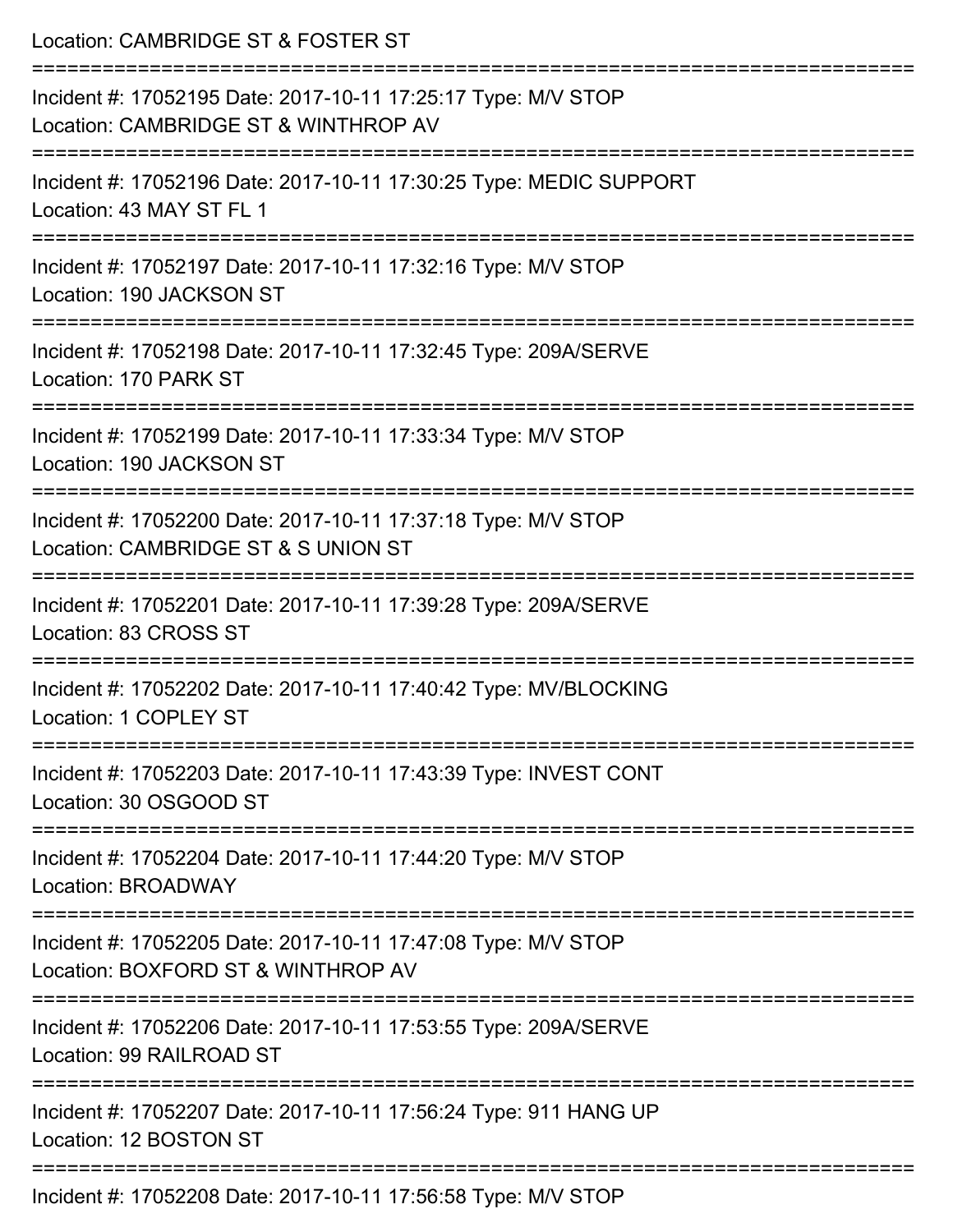| Incident #: 17052209 Date: 2017-10-11 17:57:39 Type: MEDIC SUPPORT<br>Location: 45 SPRINGFIELD ST FL 2 |
|--------------------------------------------------------------------------------------------------------|
| Incident #: 17052210 Date: 2017-10-11 18:01:41 Type: COURT DOC SERVE<br>Location: 147 FERRY ST         |
| Incident #: 17052211 Date: 2017-10-11 18:03:31 Type: M/V STOP<br>Location: S UNION ST & WINTHROP AV    |
| Incident #: 17052212 Date: 2017-10-11 18:07:35 Type: 209A/SERVE<br>Location: 46 MAY ST FL 1            |
| Incident #: 17052213 Date: 2017-10-11 18:09:09 Type: M/V STOP<br>Location: HAVERHILL ST & WEST ST      |
| Incident #: 17052214 Date: 2017-10-11 18:10:19 Type: NOTIFICATION<br>Location: 28 BROOK ST #2          |
| Incident #: 17052215 Date: 2017-10-11 18:12:29 Type: MEDIC SUPPORT<br>Location: BROADWAY & COMMON ST   |
| Incident #: 17052216 Date: 2017-10-11 18:16:08 Type: LOUD NOISE<br>Location: 218 BROADWAY              |
| Incident #: 17052217 Date: 2017-10-11 18:20:37 Type: M/V STOP<br>Location: BROADWAY & HAVERHILL ST     |
| Incident #: 17052218 Date: 2017-10-11 18:28:30 Type: M/V STOP<br>Location: MECHANIC ST & UNION ST      |
| Incident #: 17052219 Date: 2017-10-11 18:29:30 Type: CK WELL BEING<br>Location: 134 WILLOW ST          |
| Incident #: 17052220 Date: 2017-10-11 18:37:13 Type: AUTO ACC/UNK PI<br>Location: 101 BROADWAY         |
| Incident #: 17052221 Date: 2017-10-11 18:37:46 Type: M/V STOP<br>Location: 429 S UNION ST              |
| Incident #: 17052222 Date: 2017-10-11 19:23:20 Type: 209A/SERVE                                        |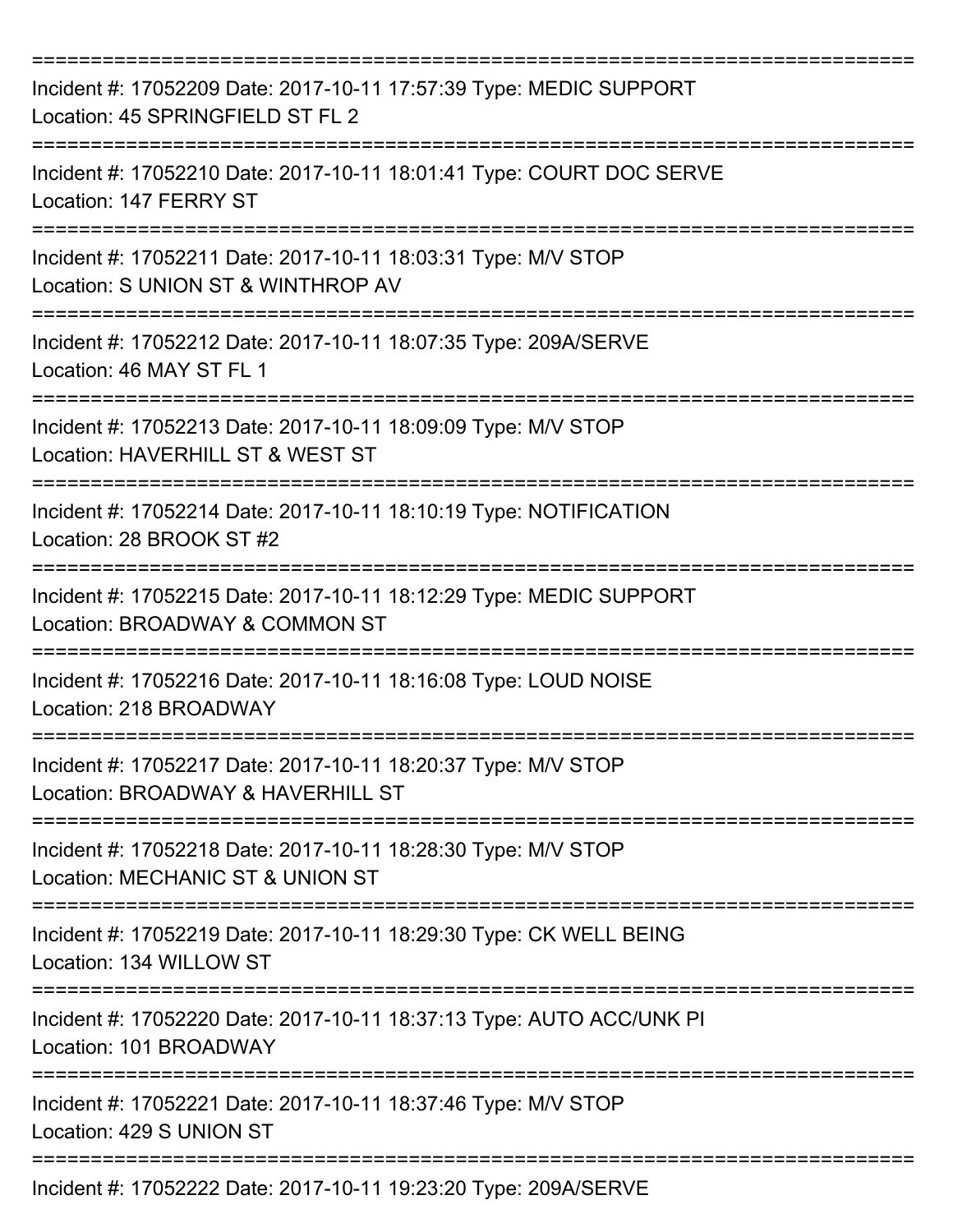| Incident #: 17052223 Date: 2017-10-11 19:25:00 Type: DISTURBANCE<br>Location: 118 THOREAU WAY #638 FL 3 |
|---------------------------------------------------------------------------------------------------------|
| Incident #: 17052224 Date: 2017-10-11 19:26:05 Type: A&B D/W PAST<br>Location: 50 MARSTON ST            |
| Incident #: 17052225 Date: 2017-10-11 19:34:52 Type: NOTIFICATION<br>Location: 2 CANTON ST              |
| Incident #: 17052226 Date: 2017-10-11 19:38:16 Type: 209A/SERVE<br>Location: 83 ABBOTT ST               |
| Incident #: 17052227 Date: 2017-10-11 19:41:32 Type: B&E/MV/PAST<br>Location: 248 BROADWAY              |
| Incident #: 17052228 Date: 2017-10-11 19:44:48 Type: 209A/SERVE<br>Location: 18 BEACON AV #30           |
| Incident #: 17052229 Date: 2017-10-11 19:47:14 Type: LARCENY/MV/PAST<br>Location: 65 AVON ST            |
| Incident #: 17052230 Date: 2017-10-11 19:55:03 Type: AUTO ACC/NO PI<br>Location: MARKET ST & PARKER ST  |
| Incident #: 17052231 Date: 2017-10-11 20:27:42 Type: INVEST CONT<br>Location: 499 S BROADWAY            |
| Incident #: 17052232 Date: 2017-10-11 20:30:09 Type: INVEST CONT<br>Location: 499 S BROADWAY            |
| Incident #: 17052233 Date: 2017-10-11 20:32:14 Type: M/V STOP<br>Location: CANAL ST & HAMPSHIRE ST      |
| Incident #: 17052234 Date: 2017-10-11 20:32:23 Type: TOW OF M/V<br>Location: 211 FARNHAM ST             |
| Incident #: 17052235 Date: 2017-10-11 20:38:56 Type: DEATH SUDDEN<br>Location: 27 KENDRICK ST FL 3      |
| Incident #: 17052236 Date: 2017-10-11 20:43:27 Type: LOUD NOISE                                         |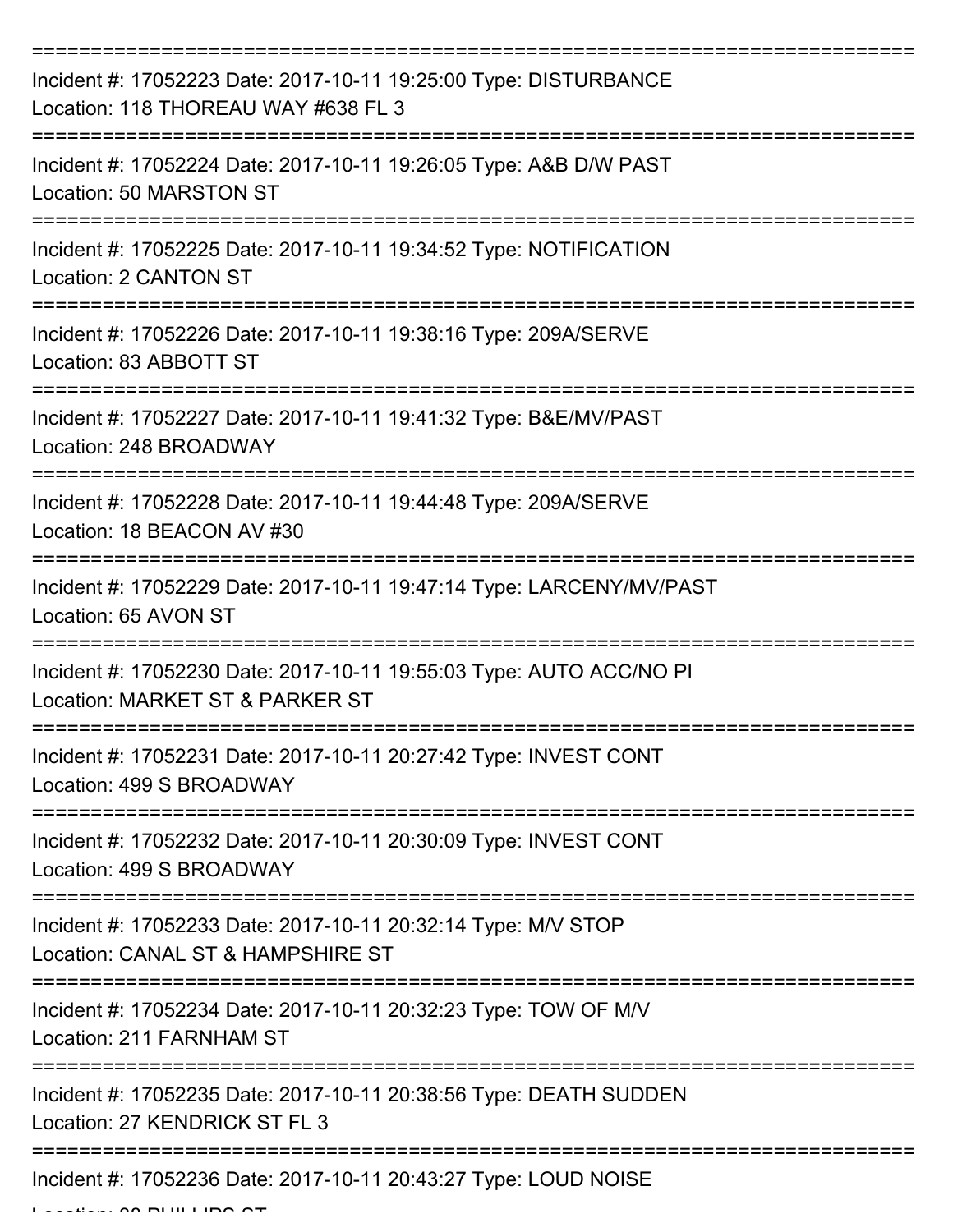| Incident #: 17052238 Date: 2017-10-11 20:58:00 Type: DISTURBANCE<br>Location: HAVERHILL ST & UNION ST        |
|--------------------------------------------------------------------------------------------------------------|
| Incident #: 17052237 Date: 2017-10-11 20:58:26 Type: FIGHT<br>Location: 10 HAWLEY ST                         |
| Incident #: 17052239 Date: 2017-10-11 21:05:30 Type: AUTO ACC/PI<br>Location: MERRIMACK ST & S UNION ST      |
| Incident #: 17052241 Date: 2017-10-11 21:09:49 Type: SUS PERS/MV<br>Location: HAVERHILL ST & JACKSON ST      |
| Incident #: 17052240 Date: 2017-10-11 21:09:58 Type: MAL DAMAGE<br><b>Location: UNION ST</b>                 |
| Incident #: 17052242 Date: 2017-10-11 21:30:22 Type: HIT & RUN M/V<br>Location: 3 DUNSTABLE ST               |
| Incident #: 17052243 Date: 2017-10-11 21:32:51 Type: AUTO ACC/NO PI<br>Location: BUNKERHILL ST & BUSWELL ST  |
| Incident #: 17052244 Date: 2017-10-11 21:34:31 Type: SUS PERS/MV<br>Location: 244 MT VERNON ST               |
| Incident #: 17052245 Date: 2017-10-11 21:42:19 Type: TRESPASSING<br>Location: 141 AMESBURY ST                |
| Incident #: 17052246 Date: 2017-10-11 22:20:36 Type: ALARM/BURG<br>Location: DUNKIN DONUTS / 226 WINTHROP AV |
| Incident #: 17052247 Date: 2017-10-11 22:29:47 Type: PARK & WALK<br>Location: 657 ESSEX ST                   |
| Incident #: 17052248 Date: 2017-10-11 22:43:13 Type: DOMESTIC/PROG<br>Location: 68 EASTON ST FL 3            |
| Incident #: 17052249 Date: 2017-10-11 23:08:37 Type: GUN CALL<br>Location: BOXFORD ST & S UNION ST           |
| Incident #: 17052250 Date: 2017-10-11 23:27:17 Type: GENERAL SERV                                            |

Location: 118C MADSTON ST